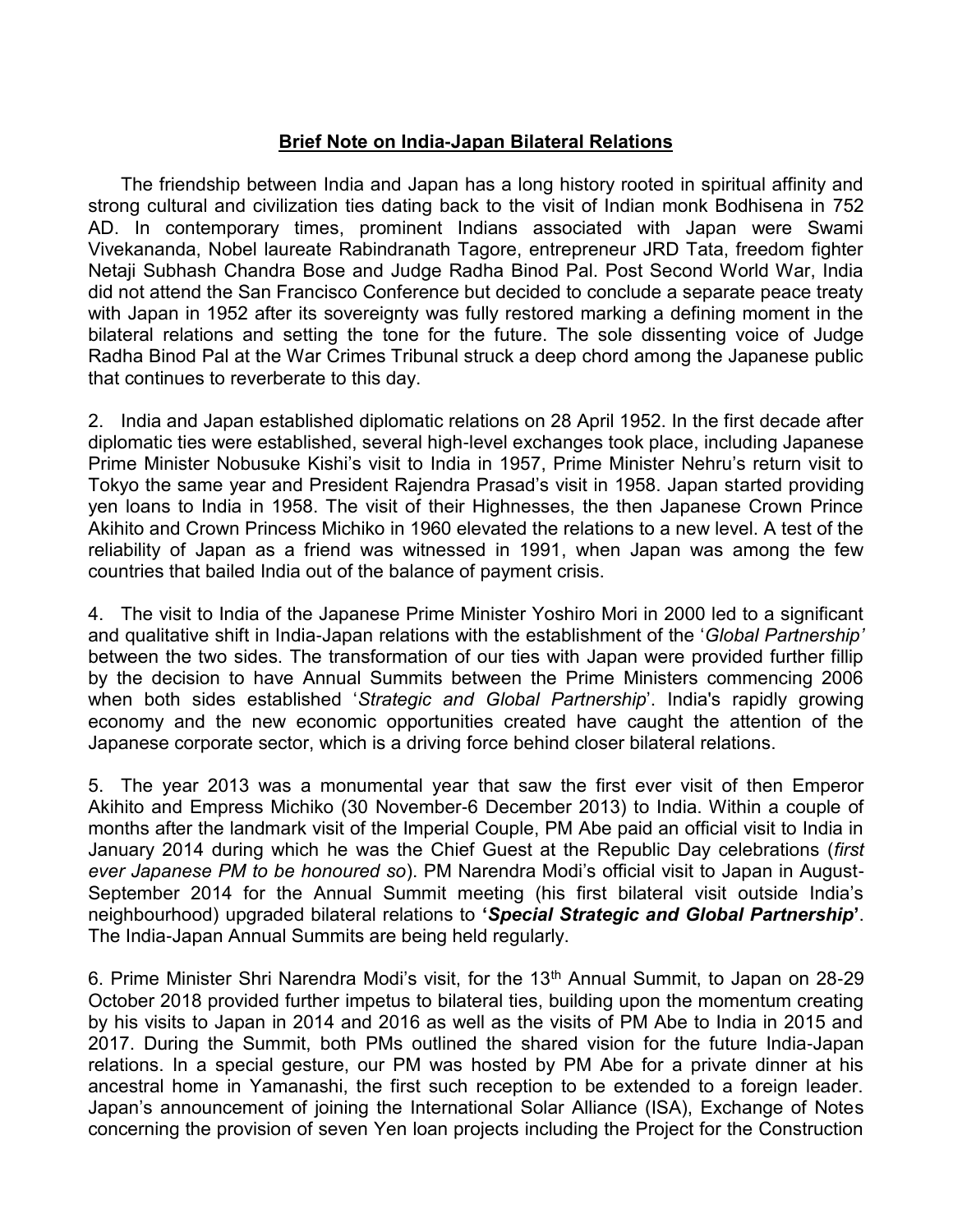of MAHSR (total loan provision of up to 316.458 billion yen), Currency Swap Agreement of US\$ 75 billion, India-Japan Digital Partnership and Implementing Arrangement for deeper cooperation between Japan Maritime Self-Defence Force and Indian Navy, MOC on Healthcare, Food Processing Sector were among the 32 MoUs/Agreements signed during the Annual Summit. During the visit, 57 Japanese companies announced to make investments in India worth US\$ 2.5 billion and 15 Indian companies announced to make investments in Japan.

7. PM Shri Narendra Modi visited Japan on 27-29 June 2019 to participate in G20 Summit held in Osaka. On the sidelines, he held a bilateral meeting with PM Abe and discussed broad range of topics of mutual interest, such as Japan's assistance to India for the coalition on disaster resilience infrastructure, fugitive economic offenders and anti-corruption measures, and infrastructure works of Japanese companies in the North East. PM Abe and PM Modi also met on the sidelines of G7 Summit in Biarritz (August 2019), and Eastern Economic Forum in Vladivostok (5 September 2019). PM Modi and PM Abe also met on 4 November 2019 in Bangkok during their visit to Bangkok to attend ASEAN-related summit meetings. They exchanged views regarding measures for strengthening Japan-India relations, including defense cooperation, bilateral cooperation in third countries, and collaboration on investment promotion.

8. Apart from the Annual Summits, the annual Foreign Minister level Strategic Dialogue, Defense Ministers Meeting, NSA-level Dialogue, Ministerial level 2+2 and FOC Consultations and other bilateral dialogue mechanisms ensure regular high level and functional engagements. Foreign Affairs Minister of Japan, Mr. Motegi Toshimitsu, and Minister of Defense of Japan, Mr. Kono Taro, visited India for the first India-Japan 2+2 Foreign and Defence Ministerial Meeting on 30 November 2019 in New Delhi. During his visit to Japan for the G20 Foreign Minister's Meeting in Nagoya during November 22-23, 2019, EAM met the Foreign Affairs Minister of Japan. Earlier, Bilateral Strategic Dialogue led by Foreign Ministers was held on 29 June 2019 on the sidelines of G20 Summit in Osaka, and Defense Ministerial Meeting was held on 2-3 September 2019 in Tokyo. India-Japan Foreign Ministers' meeting was also held on 26<sup>th</sup> September 2019 on the sidelines of 74th Session of the United Nations General Assembly. Mr. Shigeru Kitamura, Secretary General of National Security Secretariat (NSS) of Japan visited India in November 2019 and called on PM Modi and held discussions with EAM and NSA. On 7 November 2019, MoS for External Affairs Shri V Muraleedharan met Nakatania Shinichi, Parliamentary Vice Minister for External Affairs of Japan on the sidelines of IORA in Abu Dhabi. Lok Sabha Speaker Shri Om Birla attended the  $6<sup>th</sup>$ Parliamentary Speakers' Summit of G20 countries in Tokyo.

9. Other MEA led-bilateral dialogues: The Act East Forum, established in 2017, aims to provide a platform for India-Japan collaboration under the rubric of India's "Act East Policy" and Japan's "Free and Open Indo-Pacific Vision". At the Second meeting of the Act East forum on 8 October 2018, both sides agreed to focus on expanding of Japanese language in North East, training of caregivers under TITP, capacity building in area of bamboo value chain development and Disaster Management. The inaugural India-Japan Space Dialogue was held in Delhi on 8 March 2019 for enhancing bilateral cooperation in outer space and information exchange on the respective space policies. Both sides also held consultations on civil nuclear cooperation in March and September 2018. Dr. Harsh Vardhan, Minister for Health and Family Welfare and Science, Technology and Earth Sciences, visited Tokyo from 17-18 October 2019 for bilateral meetings before going to attend the G 20 Health Ministers Meeting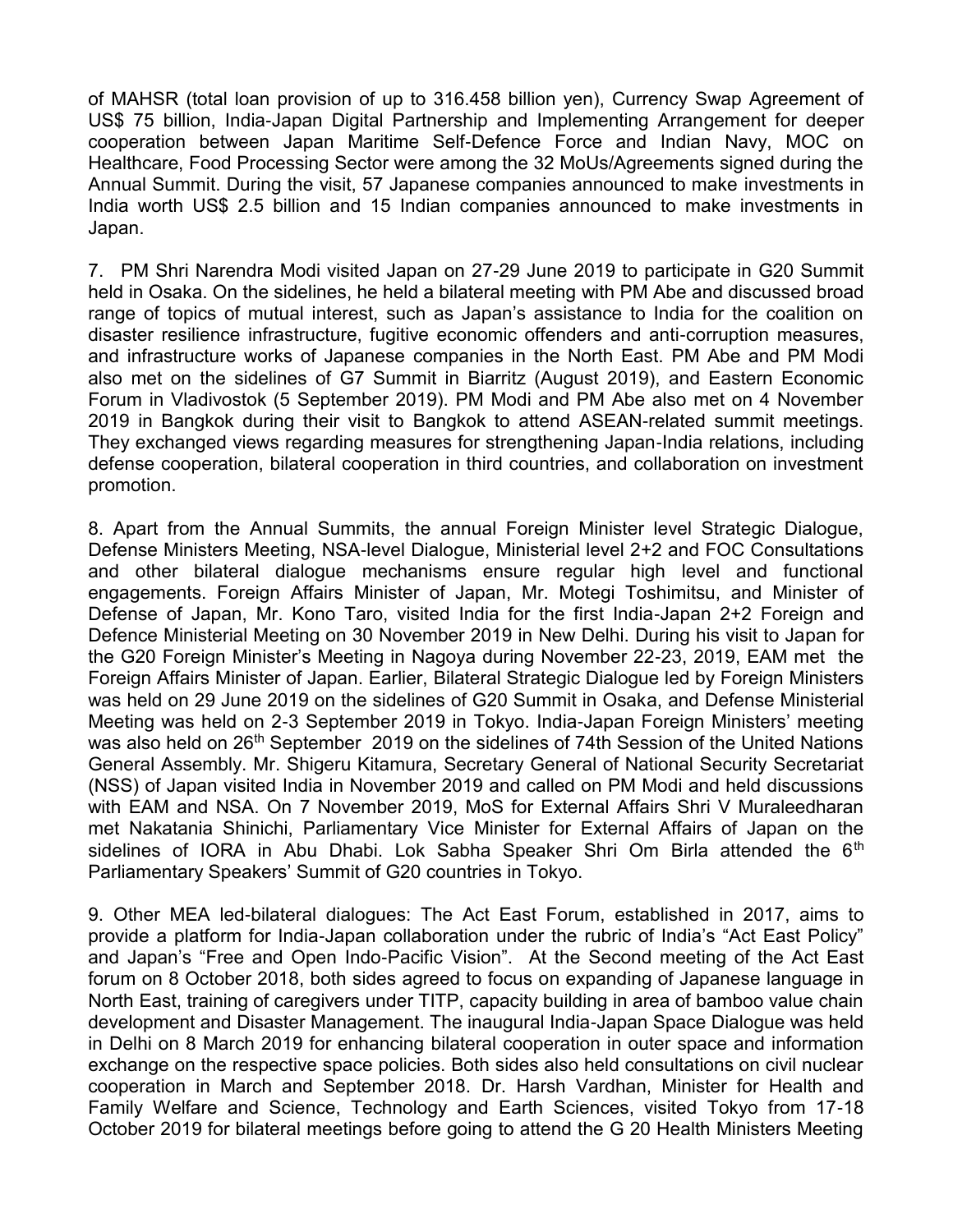in Okayama from 19-20 October. He had a bilateral meeting on 17 October with Koichi Hagiuda, MEXT Minister of Japan and discussed various bilateral issues in the S&T and Health sectors.

10. Hon'ble President of India, Shri Ram Nath Kovind visited Japan from October 21-23, 2019 to attend the Enthronement Ceremony of the Emperor of Japan, His Majesty Naruhito. During his visit, Hon'ble President attended various ceremonies related to the Emperor's enthronement and also a banquet hosted by Prime Minister Abe.

## **Defense Relations**

11. India-Japan Defense and Security partnership has evolved over the years and today forms an integral pillar of the bilateral ties. Our exchanges have strengthened due to growing convergence on strategic matters; and its significance is growing from the common outlook on issues of peace, security and stability of the Indo-Pacific Region. The Tri-Service Exchanges between Japan and India have been institutionalized completing the triad. Coast Guards have regular annual exchanges since 2006.

12. The year 2019 has been an eventful year for bilateral defence and security cooperation with the highlights being the visit of Mr Nobuaki Miyama, Commissioner ATLA who attended the Aero India 2019 held at Bengaluru from 22-24 February 2019 and India-Japan Defence Industry Business Forum which was held on the sidelines of Aero India 2019 at Bengaluru on 23 February 2019. The event was also attended by Lt Gen Hirohide Inoue, Commander Air Development and Test Command. The General also called on CAS, IAF at AFS Station Yelahanka on 20 February on the sidelines of his visit and discussed the topics of mutual interest. Staff talks between the three services were also concluded in the current year starting with 5<sup>th</sup> Army to Army Staff Talks from 7-9 February 2019 at New Delhi followed by 3<sup>rd</sup> Air to Air Staff Talks from 27-29 May and 8<sup>th</sup> Navy to Navy Staff Talks from 9-11 July 2019 both held at Tokyo. DG Rajendra Singh, PTM, TM, DG ICG participated in the 18<sup>th</sup> ICG-JCG High Level Meeting held in Tokyo on 22 January 2019. The event also coincided with the visit of ICGS Shaunak to Japan for joint exercise with JCG which was held at Yokohama on 23 January 2019. The year was also significant in the commencement of negotiations for the Japan-India Acquisition and Cross-Servicing Agreement (ASCA). The year 2019 saw the conduct of five Passage exercises, one Joint exercise between *IN*-JMSDF Ships and one joint Air ASW exercise between *IN* P8I and P-3C aircraft and the participation of the Indian Navy in the Mine Counter Measures/Explosive Disposal Ordinance Exercise (MINEX/EODEX) 2JA 2019. **Malabar 2019** was conducted off Western Kyushu in the Sea of Japan in September 2019. INS Sahyadri and INS Kiltan participated in the exercise. This year Malabar exercise was also significant as for the first time *IN* P8I aircraft was deployed to Japan to participate in the exercise . INS Sahyadri and Kiltan visited Yokosuka port from 14-17 October 2019. The ships visit to Yokosuka was planned for JMSDF Fleet Review which was scheduled to be held on 14 October 2019. However due the impact of Super Typhoon 'Hagibis', which made land fall on 12 October 2019, JMSDF Fleet Review was cancelled at the last moment. Besides these exercises numerous SMEE were conducted between the services. From 15 to 25 October, JASDF conducted Japan-India bilateral exercise Shinyu Maitri 19 in India. This is the 2nd time for JASDF to conduct the bilateral exercise with IAF. The bilateral exercise between Indian Army (IA) and Japan Ground Self Defence Force (JGSDF), 'Dharma Guardian' was conducted at CIJW School, Vairengte from 19 October-02 November 2019. This was the 2nd time for JGSDF to conduct the bilateral exercise with IA. The exercise was also significant as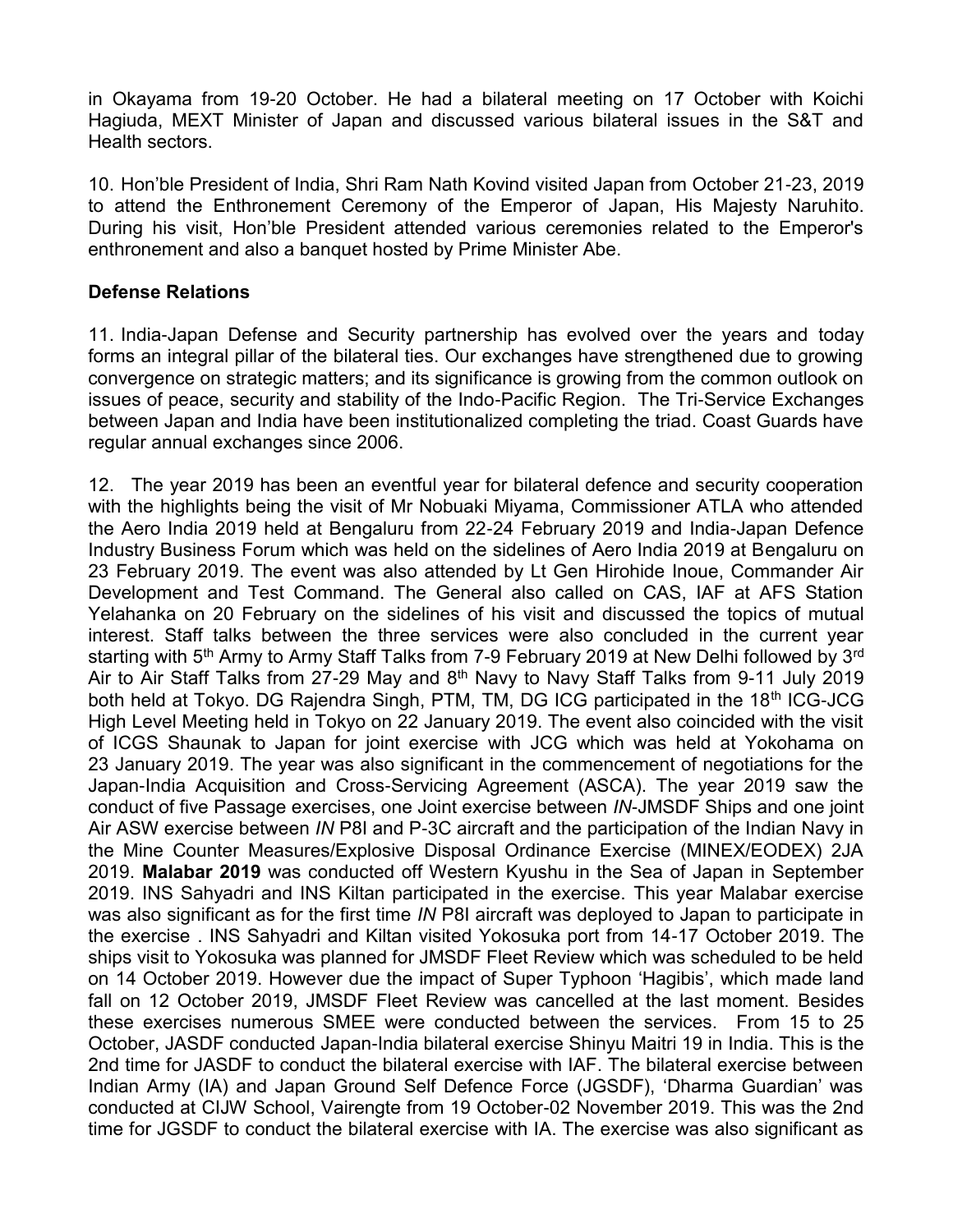Gen Goro Yuasa, Chief of Staff, JGSDF visited India in Oct 19 to witness the closing ceremony of "Dharma Guardian 2019". Gen Bipin Rawat, Chief of Army Staff visited Japan on an on official visit from 03-07 December 2019.

## **Economic and Commercial relations**

13. Japan is regarded as a key partner in India's economic transformation. In the recent past, the India Japan relationship has transformed to a partnership of great substance and purpose. Japan's interest in India is increasing due to a variety of reasons including India's large and growing market and its resources, especially the human resources. Japan's bilateral trade with India, totaled US\$ 17.63 billion in FY 2018-19. Exports from Japan to India during this period were US\$ 12.77 billion and imports were US\$ 4.86 billion. The bilateral trade between India and Japan for FY 2019-20 (April – December) totaled to US\$ 11.87 billion. India's exports from Japan amounted to US\$ 3.94 billion while India's import from Japan amounted to US\$ 7.93 billion.India's primary exports to Japan have been petroleum products, chemicals, elements, compounds, non-metallic mineral ware, fish & fish preparations, metalliferous ores & scrap, clothing & accessories, iron & steel products, textile yarn, fabrics and machinery etc. India's primary imports from Japan are machinery, electrical machinery, iron and steel products, plastic materials, non-ferrous metals, parts of motor vehicles, organic chemicals, manufactures of metals, etc.

14. **Investment and ODA** Cumulatively, since 2000 till September 2019 the investments to India have been around US\$ 32.058 billion (Japan ranks third now among the major investors). Japanese FDI into India has mainly been in automobile, electrical equipment, telecommunications, chemical, financial (insurance) and pharmaceutical sectors. During FY 2015-16 and FY 2016-17, Japanese FDI into India increased from US\$ 2.61 billion to US\$ 4.7 billion respectively. Japanese FDI during FY 2018-19 was US\$ 2.96 billion. The amount of FDI for FY 2019-20 (April – November) has reached 3.99 billion. The number of Japanese companies registered in India increased 5.0 percent in 2018 compared to 2017 with number reaching to 1,441 as of October 2018, according to the latest joint survey by the Embassy of Japan in India and the Japan External Trade Organization (JETRO). Similarly, number of Indian companies working in Japan is also increasing with number now crossing more than 100. Japan has been extending bilateral loan and grant assistance to India since 1958 and is the largest bilateral donor for India. Japanese ODA supports India's efforts for accelerated economic development particularly in priority areas like power, transportation, environmental projects and projects related to basic human needs. The Mumbai-Ahmedabad High Speed Rail, the Western Dedicated Freight Corridor (DFC), the Delhi-Mumbai Industrial Corridor with twelve industrial townships, the Chennai-Bengaluru Industrial Corridor (CBIC) are all mega projects on the anvil which will transform India in the next decade. Japan's ODA Commitment in FY 2018-19 was at historic highest amount of JPY 522.405 billion. The Union Minister of Finance and Corporate Affairs, Nirmala Sitharaman participated in the G20 Meeting of Finance Ministers and Central Bank Governors on 7-8 June in Fukuoka and addressed the Session on Development Finance and Global Economy. At the Ministerial Symposium on International Taxation on Globally Fair, Sustainable and Modern International Taxation System, she spoke on the ongoing efforts of Indian Government to counter tax avoidance and evasion.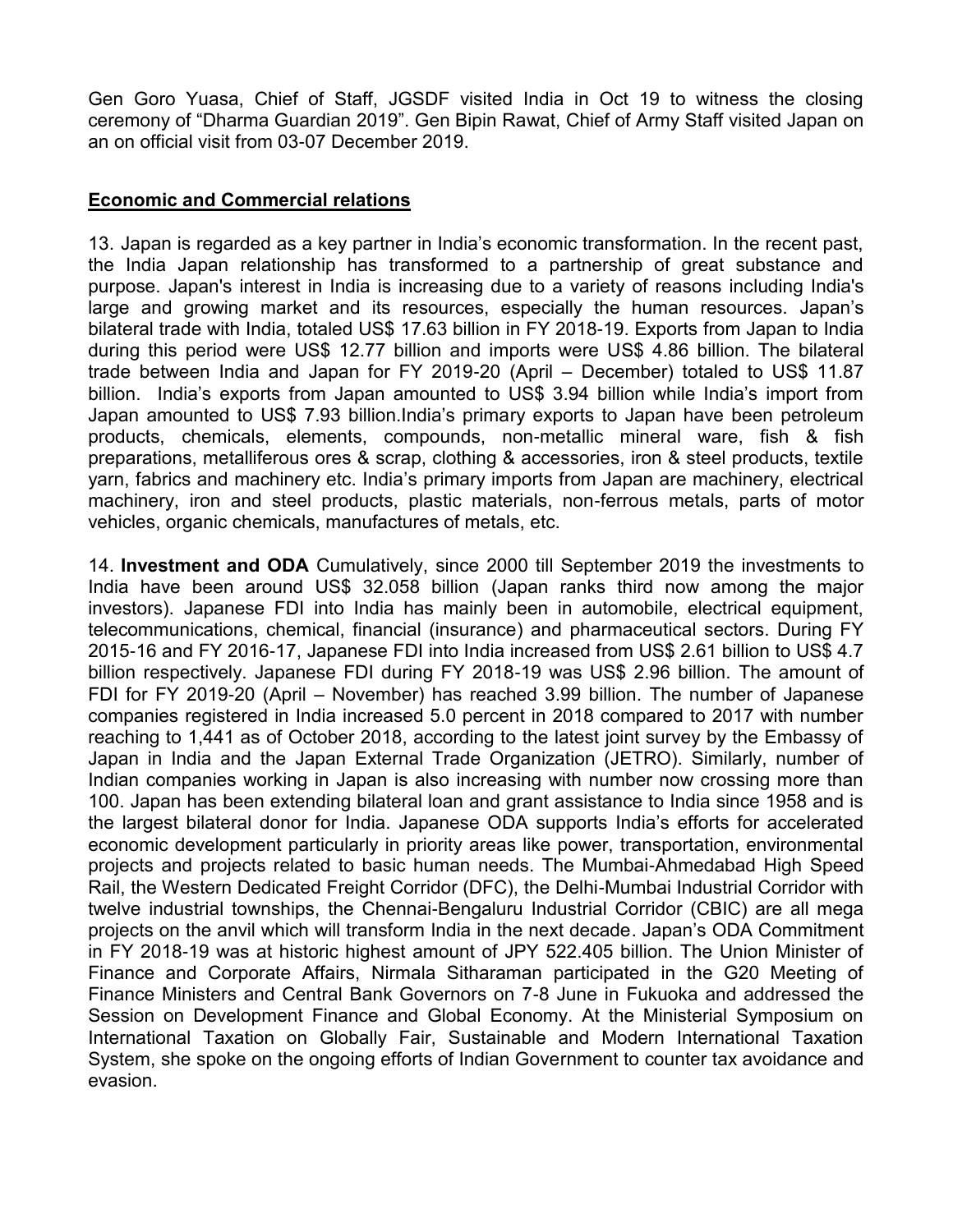15. **India-Japan Digital Partnership (IJDP) and Start-up Hub**: In view of synergies and complementarities between the two nations, "India-Japan Digital Partnership" (I-JDP) was launched during the visit of PM Modi to Japan in October 2018 furthering existing areas of cooperation as well as new initiatives within the scope of cooperation in S&T/ICT, focusing more on "Digital ICT Technologies". During Minister Seko's visit to India in May 2018, both sides signed Joint Statement on Japan-India Startup Initiative setting up the first Startup Hub in Bangalore by JETRO to identify selected Indian start-ups for Japanese market and for potential Japanese investors. Thereafter, Startup-India (under Invest India) and Japan Innovation Network (JIN) have signed a MoU on innovation collaboration with a focus on SDGs (Sustainable Development Goals) connecting two start-up eco-systems in June 2018. At the 5<sup>th</sup> meeting of the JWG on ICT in India on 7 August 2018, both sides discussed cooperation in the field of cyber security, 5G telecommunication infrastructure, and human resource development in ICT sector in third countries. Along with JWG, a "Disaster Prevention ICT Workshop" was also held. Union Minister of Commerce and Industry Mr. Piyush Goyal attended the G20 Ministerial Meeting on Trade and Digital Economy on 8-9 June 2019 in Tsukuba and participated in discussions relating to increasing trade and cooperation to harness the potential of digital economy. On the sidelines, he held a bilateral meeting with METI Minister Hiroshige Seko on India-Japan bilateral cooperation in trade and investment. India and Japan are jointly launching a fund-of-funds of \$187 million (Rs 1,298 crore) to invest in technology startups in India. US\$150 million of the targeted corpus will be raised from Japanese investors and the remaining will be raised from Indian investors. Reliance Nippon Life Asset Management Ltd (RNAM) will manage the fund. Four Japanese investors- Mizuho Bank, Development Bank of Japan, Nippon Life and Suzuki have already signed letters of intent. The fund aims to invest in more than 200 Indian companies focused on emerging areas such as Internet of Things (IoT), Artificial Intelligence (AI), Machine Learning (ML), fin-tech, healthcare, consumer, education, robotics, automation and businessto-business (B2B) software. MeitY Startup Hub & JETRO signed a partnership agreement to strengthen the Indian & Japanese tech startup ecosystem on 20 January 2020. Under which Meity Startup Hub aims to support Japanese tech-startups in India by providing a soft landing sector-specific tech. incubation platforms for 6 months free of cost. NASSCOM after the success of its start-up delegation in Sept 2019 has now decided to bring start-up delegation to Japan two times a year to organize Live Pitching Event at the Embassy of India. The next edition will be held in March 2020. In last event 26 startup participated out of which three already got significant investment while many other are discussing business partnership with Japanese investors/ companies.

16. **Disaster Risk Reduction:** Following the 2017 MoC in the field of Disaster Risk Reduction, the Cabinet Office of Japan and Ministry of Home Affairs of India jointly organized a series of workshops to exchange information on policy and measures on disaster risk reduction, and to enhance cooperation between Japan and India. The first workshop was held in March 2018 in New Delhi; the second in October 2018 in Tokyo and the third workshop on 18 March 2019 in New Delhi.

17. **Skill Development:** Under the MoC signed in 2016 to train 30,000 shop floor leaders, Japanese companies have established 12 Japan India Institute of Manufacturing (JIM) in India and 4 Japanese Endowed Courses (JEC) in Indian Engineering Colleges. Following the signing of MoC on Technical Intern Training Programme (TITP), NSDC completed the first round of accreditation of 23 Sending Organizations in March 2018 that are recognized by